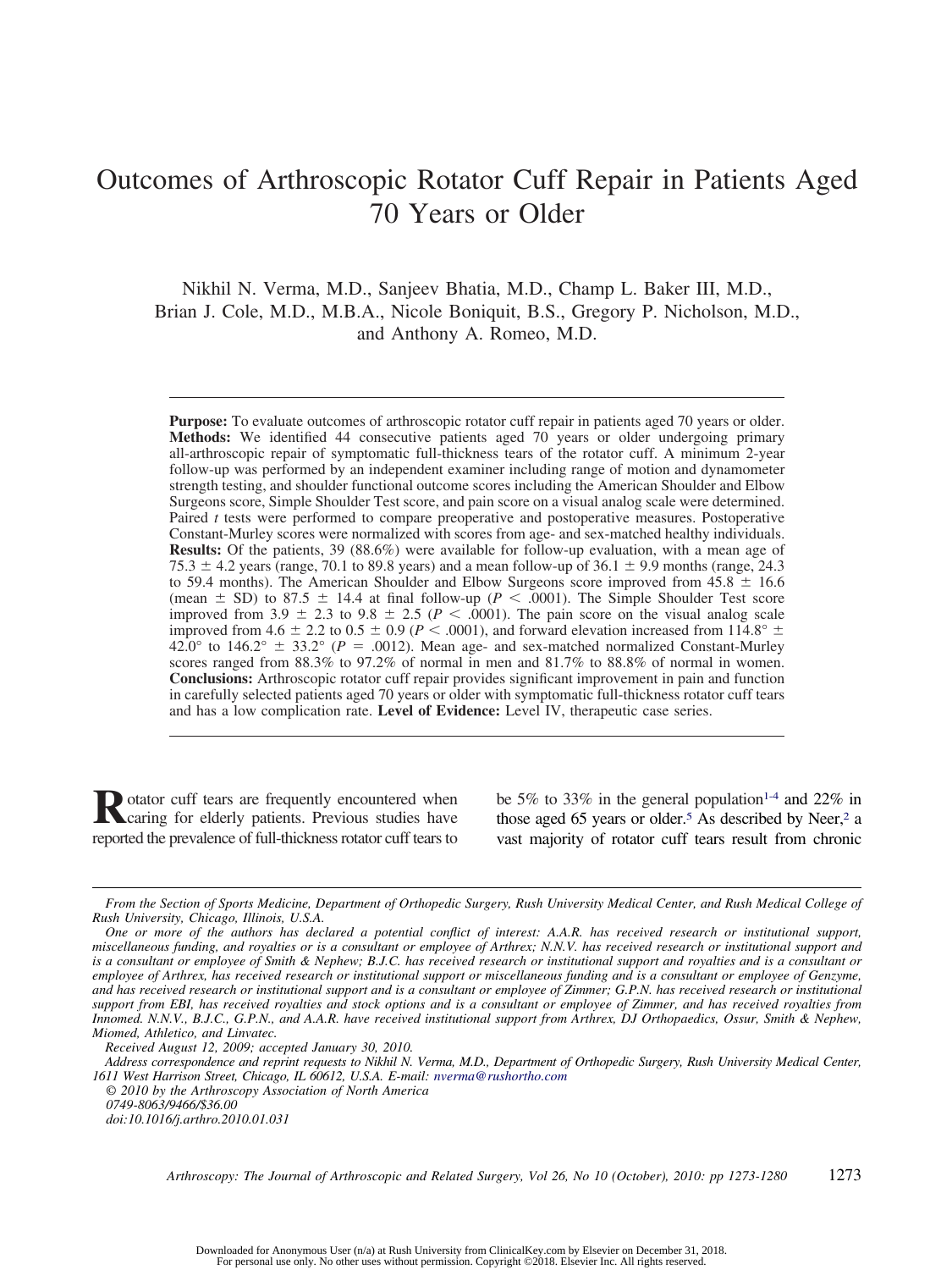degenerative changes due to impingement, and the incidence has been shown to increase with patient age.<sup>6,7</sup>

Because elderly individuals increasingly desire to remain physically active, their activity expectations often justify surgical treatment of a rotator cuff lesion. Many operative interventions have been advocated, and controversy exists over the indications for surgical management and indications for repair versus debridement alone in this age group. However, it is noted that rotator cuff repair has been shown to provide consistently better results than debridement alone.<sup>8-10</sup> Older patients, however, often present unique surgical challenges. As noted by Hattrup,3 patients aged 65 years or older were significantly more likely to have a larger tear size, which could potentially increase the difficulty of repair. Histologic analysis of rotator cuff tendon tissue at different ages has shown that tendon cellularity and vascularity are markedly diminished at age 70 years, even when compared with corresponding tendon tissue at age 50 years.11 Bone quality is also inferior, resulting from osteoporosis of the greater tuberosity, cystic degeneration, and irregularity of cortical margins, $11$  which may significantly complicate suture anchor fixation. Finally, elderly individuals frequently have comorbidities (diabetes, rheumatoid arthritis, renal disease) that may weaken the healing response and complicate surgical management.

Although limited results have been reported with open and mini-open rotator cuff repair in the elderly,3,12,13 results of arthroscopic rotator cuff repair (ARCR) in elderly patients, specifically those aged 70 years or older, have not been well studied. ARCR has the advantages of a small incision and no deltoid morbidity, resulting in quicker recovery than traditional approaches. In addition, it can commonly be performed as an outpatient procedure with the patient under regional anesthesia.14 However, there may be concern that the quality of bone and tendon and the large tear size in this population may complicate suture anchor repair by use of minimally invasive methods.11 The purpose of this study was to evaluate the outcomes of ARCR in patients aged 70 years or older and report our results in the context of normalized, age- and sex-matched shoulder score values. The hypothesis was that arthroscopic repair in patients aged 70 years or older would provide significant improvement in pain and function, with limited complications.

# **METHODS**

Between September 2003 and May 2007, records of all patients undergoing ARCR, with a minimum

2-year follow-up, were reviewed. Four fellowshiptrained orthopaedic surgeons performed all the surgeries in a high-volume clinical practice. Inclusion criteria consisted of patients with symptomatic full-thickness rotator cuff tears who underwent primary ARCR with suture anchors at age 70 years or older. Exclusion criteria were patients aged younger than 70 years at the time of ARCR and those with subscapularis involvement, revision repair, or partial repair. Patients whose ARCR had to be converted to an open or mini-open approach were also excluded.

Patients meeting the study criteria were contacted to participate in this study, which was approved by our institutional review board. All new patients to our practice complete a preoperative questionnaire that includes their demographic and social history, detailed medical history, and surgical history. Demographic information (age, sex, hand dominance, side of rotator cuff tear), occupation, history of rheumatoid arthritis, history of diabetes, tobacco use, nonsteroidal antiinflammatory drug use, and steroid use were recorded. The preoperative questionnaire also included 3 standardized assessment tools: pain score on a visual analog scale  $(VAS)$ , <sup>15-17</sup> American Shoulder and Elbow Surgeons (ASES) score,<sup>18</sup> and Simple Shoulder Test (SST) score.19 Operative reports were reviewed to identify intraoperative factors of interest including both diagnostic information and concomitant procedures performed at the time of surgery. Rotator cuff tear size was determined after bursectomy of the subacromial space but before rotator cuff debridement. Rotator cuff tears were classified arthroscopically based on size (length), thickness (full or partial), and tendons involved. The tear size was measured in the sagittal plane at its insertion into its respective anatomic footprint, and the classification of DeOrio and Cofield<sup>20</sup> was recorded (small, medium, large, or massive). The decision to repair the cuff by use of a single- or double-row anchor configuration largely depended on the tissue quality and tension on the repair. If the tissue quality was appropriate, doublerow fixation with a suture bridge construct was performed. If the tissue quality was compromised, a single-row fixation was performed because of concerns of over-tensioning the repair and failure at the tendon-suture interface.

Given the small number of massive tears, we grouped large and massive tears together for statistical analysis. The number of anchors, type of anchors, suture configuration (single or double row), and use of margin convergence (yes or no) were recorded in the chart review. Additional diagnoses were also noted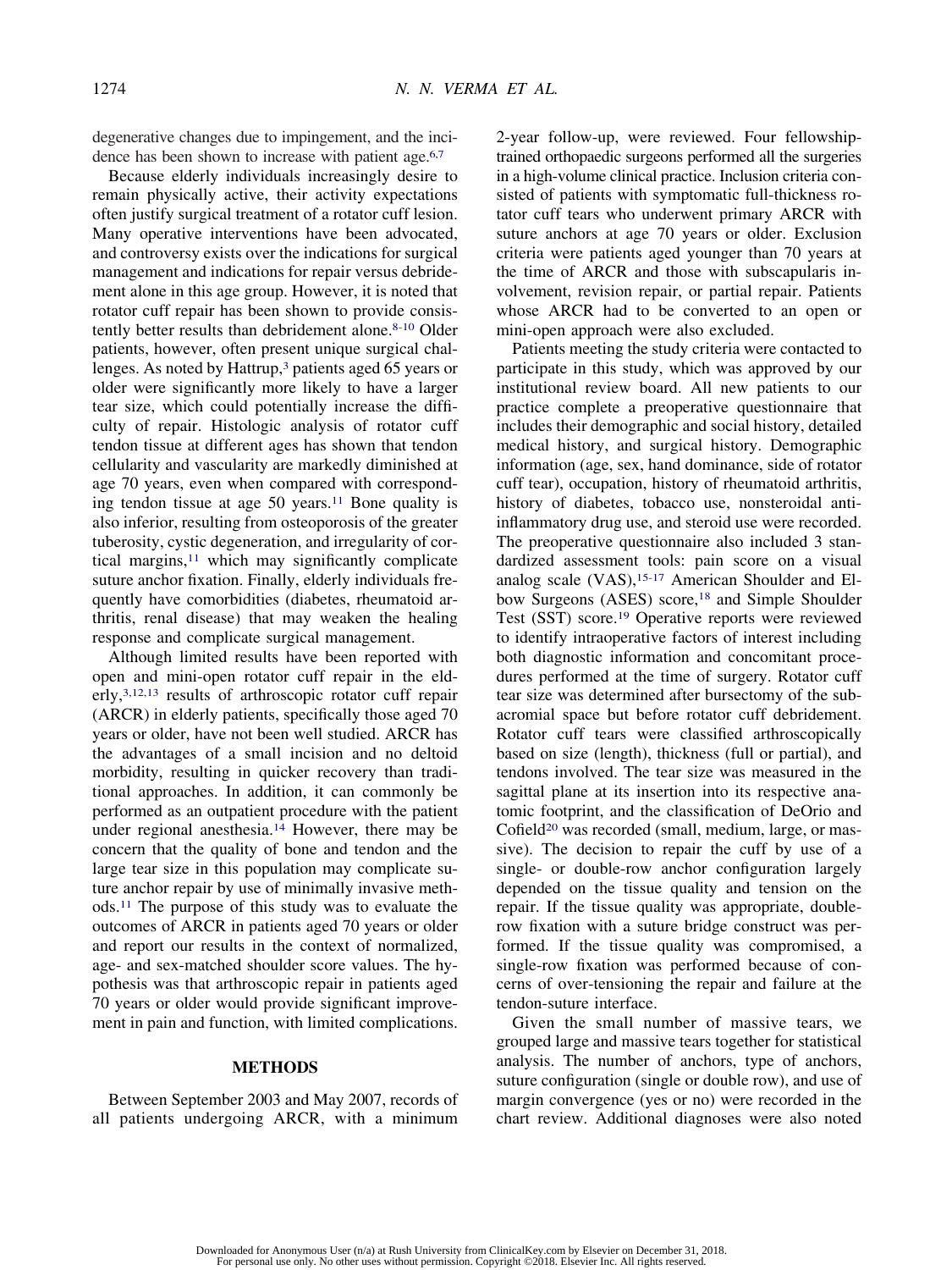(yes or no), including osteophytes on the undersurface of the acromion, biceps pathology, and acromioclavicular joint osteoarthritis visible on radiography.

Postoperatively, compliance with rehabilitation, complications, and repeat shoulder surgeries were recorded in the chart review and patient interview. Failure of ARCR was defined in shoulders requiring additional revision rotator cuff repair or patients with a postoperative ASES score of less than 50.

Patients were contacted and invited to return for clinical evaluation at a minimum of 24 months postoperatively. At final follow-up, all examinations were performed by a trained, independent observer: an orthopaedic sports medicine research fellow removed from clinical and surgical decision making. Validated, clinical outcome tests including the Constant-Murley score,<sup>21</sup> Single Assessment Numeric Evaluation,<sup>19</sup> ASES score,<sup>18</sup> SST score,<sup>19</sup> and VAS score<sup>15-17</sup> were administered and scores calculated. Patient satisfaction was determined by asking patients whether they were satisfied (yes or no) and whether they would repeat the surgery again (yes or no). Physical examination was performed including range of motion (ROM). Forward elevation in the scapular plane and external rotation with the arm at the side were measured with a goniometer. The shoulder strength was quantified with a manual muscle dynamometer (Lafayette Manual Muscle Test System; Lafayette Instrument, Lafayette, IN) in forward elevation and external rotation. Forward elevation strength was measured with the arm in the scapular plane while the patient was standing; external rotation strength was measured with the arm at the side with the elbow flexed 90°. The maximum value from 3 trials was used.

A normalized Constant-Murley score was computed by dividing each patient's score by age- and sexmatched normal Constant-Murley scores reported in the literature.22-24 Scores were reported as a percentage of the normal value. Normalized Constant-Murley scores are useful because they help view objective score data in the context of degenerative, functional, and pain-related changes expected in the elderly population.

Descriptive analysis consisted of frequencies and percentages for discrete data and means and SDs for continuous data. Statistical analysis (GraphPad, La Jolla, CA) was done by use of a paired *t* test to compare preoperative ROM and VAS, ASES, and SST scores with corresponding postoperative measurements.  $P < .05$  was considered statistically significant.

## **RESULTS**

Between September 2003 and May 2007, we identified 51 patients who met the inclusion criteria. Of these, 7 patients were excluded because of subscapularis involvement, leaving 44 patients who met the study criteria; 39 (88.6%) of these were available for follow-up. The study group consisted of 39 patients with a mean age of 75.3 years (SD, 4.2; range, 70.1 to 89.8 years) and a mean follow-up of 36.1 months (SD, 9.9; range, 24.3 to 59.4 months). Of these 39 ARCR procedures, 21 were performed by surgeon A, 7 by surgeon B, 5 by surgeon C, and 6 by surgeon D. The decision to operate was based on the patient's history, physical examination (including muscle atrophy and weakness), and failure to respond to conservative management for 3 months or longer; conservative management consisted of physical therapy, nonsteroidal anti-inflammatory drugs, and/or steroid injections. In addition, rotator cuff repair surgery was limited only to tears that seemed amenable to repair on preoperative magnetic resonance imaging. Cuff tears with extensive fatty degeneration (Goutallier grade 3) or  $4^{15}$ ) and severe retraction were not repaired or included in this study.

Demographic information for the cohort is described in Table 1. Men comprised  $46.1\%$  (n = 18) of the participants, and women comprised  $53.8\%$  (n = 21). Right-sided tears made up  $51.3\%$  (n = 20) of the cohort, and left-sided tears comprised  $48.7\%$  (n = 19). All but 1 shoulder had a full-thickness rotator cuff tear visible on magnetic resonance imaging. The injured extremity was the dominant hand in 53.8% ( $n = 21$ ) and nondominant in  $46.2\%$  (n = 18). No patients (0.0%) reported a history of tobacco use, 4 patients (10.3%) had diabetes, and 2 patients (5.1%) were diagnosed with rheumatoid arthritis. Of the patients, 7 (17.9%) were working before surgery, but only 2 were Workers' Compensation patients.

At the time of ARCR, cuff tear characteristics as well as associated pathology were recorded. The mean rotator cuff tear size was 3.24 cm in the anterior-posterior direction (SD, 1.7; range, 1.0 to 6.0 cm). According to the classification of DeOrio and Cofield,20 there were 13 small tears (33.3%), 19 medium tears (48.7%), and 7 large/massive tears (17.9%). Any additional pathology was noted and often addressed by the surgeon at the time of ARCR. Acromioplasty was performed in  $92.3\%$  (n = 36), biceps tenotomy or tenodesis in 35.9% ( $n = 14$ ), and distal clavicle resection in 25.6%  $(n = 10)$ . Rotator cuff tears were repaired with bioabsorbable or metal suture anchors in all shoulders.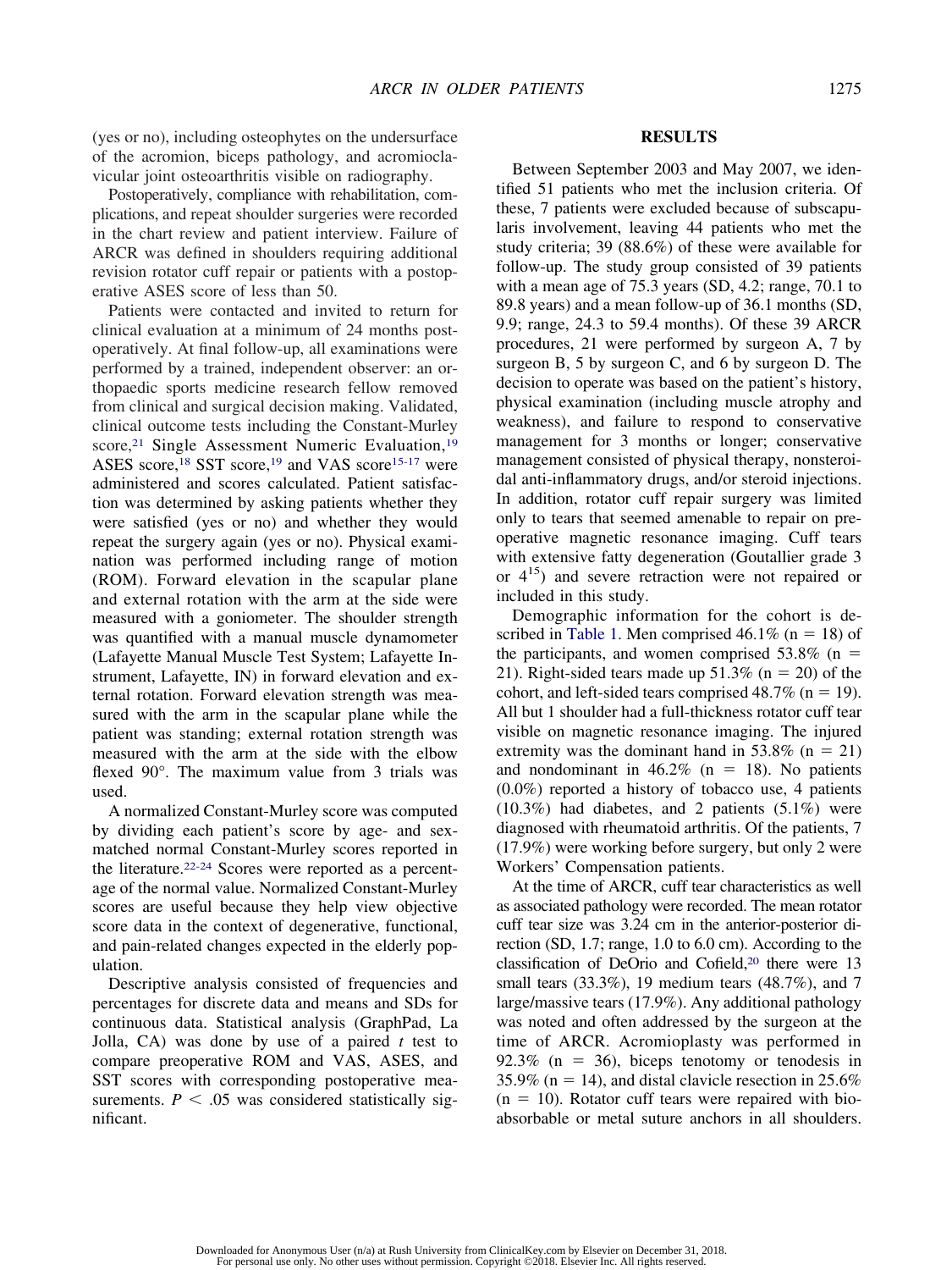By use of a mean of  $2.56 \pm 0.91$  anchors (range, 1 to 4) per case, single-row suture anchor configuration was used in 62.1% of cuff repairs and double-row anchor configuration in 37.8%. Margin convergence was used in 28.6% of the cases. Standard rehabilitation included sling immobilization with passive ROM only until 6 weeks and active motion between 6 and

**TABLE 1.** *Demographic Characteristics of ARCR Cohort*  $(N = 39)$ 

| Characteristic                                                    | Data                              |  |
|-------------------------------------------------------------------|-----------------------------------|--|
| Age at surgery (mean) (yr)<br>Sex                                 | $75.3 \pm 4.2$ (range, 70.1-89.8) |  |
| Male                                                              | 46.1%                             |  |
| Female                                                            | 53.8%                             |  |
| Dominant side involvement                                         |                                   |  |
| Yes                                                               | 53.8%                             |  |
| N <sub>0</sub>                                                    | 46.2%                             |  |
| Comorbidities                                                     |                                   |  |
| Diabetes mellitus                                                 | 10.3%                             |  |
| Rheumatoid arthritis                                              | 5.1%                              |  |
| History of renal disease                                          | 7.7%                              |  |
| Social history: Current/recent tobacco user                       | 0.0%                              |  |
| Medications before surgery                                        |                                   |  |
| Nonsteroidal anti-inflammatory drugs                              | 38.5%                             |  |
| Corticosteroids                                                   | 25.6%                             |  |
| Narcotic pain medication                                          | 7.7%                              |  |
| Tramadol                                                          | 2.6%                              |  |
| Coumadin                                                          | 5.1%                              |  |
| Preoperative imaging<br>Acromioclavicular joint arthrosis visible |                                   |  |
| on radiography                                                    | 48.7%                             |  |
| Proximal humeral head migration on                                |                                   |  |
| radiography                                                       | 7.7%                              |  |
| Cuff tear evident on magnetic                                     |                                   |  |
| resonance imaging                                                 | 97.2%                             |  |
| Concomitant shoulder pathology                                    |                                   |  |
| Biceps pathology                                                  | 35.9%                             |  |
| Acromioclavicular joint pathology                                 | 20.5%                             |  |
| Impingement                                                       | 56.4%                             |  |
| Cuff tear characteristics                                         |                                   |  |
| Tear size (mean) (cm)                                             | $3.24 \pm 1.67$ (range, 1-6)      |  |
| Category*                                                         |                                   |  |
| Small                                                             | 33.3%                             |  |
| Medium                                                            | 48.7%                             |  |
| Large                                                             | 15.4%                             |  |
| Massive                                                           | 2.6%                              |  |
| Tendon torn                                                       |                                   |  |
| Supraspinatus                                                     | 100.0%                            |  |
| Infraspinatus                                                     | 38.5%                             |  |
| Subscapularis                                                     | $0.0\%$                           |  |
| Side of tear                                                      |                                   |  |
| Right                                                             | 51.3%                             |  |
| Left                                                              | 48.7%                             |  |
| Operative technique                                               |                                   |  |
| Single-row anchor configuration                                   | 62.1%                             |  |
| Double-row anchor configuration                                   | 37.8%                             |  |
| No. of anchors used (mean)                                        | $2.56 \pm 0.91$ (range, 1-4)      |  |
| Concomitant procedures                                            |                                   |  |
| Acromioplasty                                                     | 92.3%                             |  |
| Biceps tenotomy or tenodesis                                      | 35.9%                             |  |
| Distal clavicle resection                                         | 25.6%                             |  |
| Intra-articular debridement                                       | 25.6%                             |  |

\*Tear size groupings based on classification of DeOrio and Cofield.20

**TABLE 2.** *Outcomes of ARCR in Patients Aged 70 Years or Older*

| Outcome                  |                 | Preoperative Postoperative P Value* |         |
|--------------------------|-----------------|-------------------------------------|---------|
| Forward flexion          |                 |                                     |         |
| ROM $(°)$                |                 | $114.8 \pm 42.0$ $146.2 \pm 33.2$   | .0012   |
| <b>External</b> rotation |                 |                                     |         |
| ROM $(°)$                | $48.0 \pm 21.2$ | $54.5 \pm 15.5$                     | .1448   |
| VAS pain score $(0-10)$  | $4.6 \pm 2.2$   | $0.49 \pm 0.94$                     | < 0.001 |
| ASES score $(0-100)$     | $45.8 \pm 16.8$ | $87.5 \pm 14.4$                     | < 0.001 |
| SST score $(0-12)$       | $3.9 \pm 2.3$   | $9.8 \pm 2.5$                       | < 0.001 |
|                          |                 |                                     |         |

\*Paired *t* test (GraphPad).

12 weeks, with progression to strengthening after 12 weeks.

Among the 7 patients who were working, all returned to full-duty work at their preoperative levels.

Postoperative outcomes are summarized in Tables 2 and 3. At final follow-up, mean active forward flexion significantly increased  $31.4^{\circ}$  ( $P = .0012$ ), corresponding to active forward flexion of 114.8° preoperatively and 146.2° (SD, 33.2; range, 37° to 180°) postoperatively. Mean external rotation increased slightly, but the change was not significant. Regarding pain, 95.8% of patients had pain relief after the procedure. The mean VAS pain score decreased from 4.6 (SD, 2.2; range, 1 to 8) to 0.5 (SD, 0.9; range, 0 to 4) after ARCR  $(P < .0001)$ . The mean ASES score increased by 41.7 after ARCR, corresponding to an improvement from 45.8 preoperatively to 87.5 (SD, 14.4; range, 48.3 to 100) postoperatively ( $P < .0001$ ). SST scores also displayed a significant improvement: the mean SST score improved from 3.9 to 9.8 (SD, 2.5; range, 1 to 12) at final follow-up ( $P < .0001$ ). Regarding strength, the mean dynamometer strength of the operated shoulder was 38.4 N in forward flexion and 45.0 N in external rotation at the side. Regarding patient satisfaction, 94.3% of the cohort said they were satisfied by the results and 94.1% would repeat ARCR again if they had to make the decision over.

| <b>TABLE 3.</b> Postoperative Outcomes in ARCR Patients |
|---------------------------------------------------------|
| Aged 70 Years or Older                                  |

| Outcome                                 | Postoperative   |
|-----------------------------------------|-----------------|
| Single Assessment Numeric Evaluation    |                 |
| score $(0-100)$                         | $87.1 \pm 14.1$ |
| Forward flexion strength (N)            | $38.4 \pm 19.2$ |
| External rotation at side strength (N)  | $45.0 \pm 21.2$ |
| Patient satisfaction (yes/no)           | 94.3% yes       |
| Would repeat surgery if had to (yes/no) | 94.1% yes       |
|                                         |                 |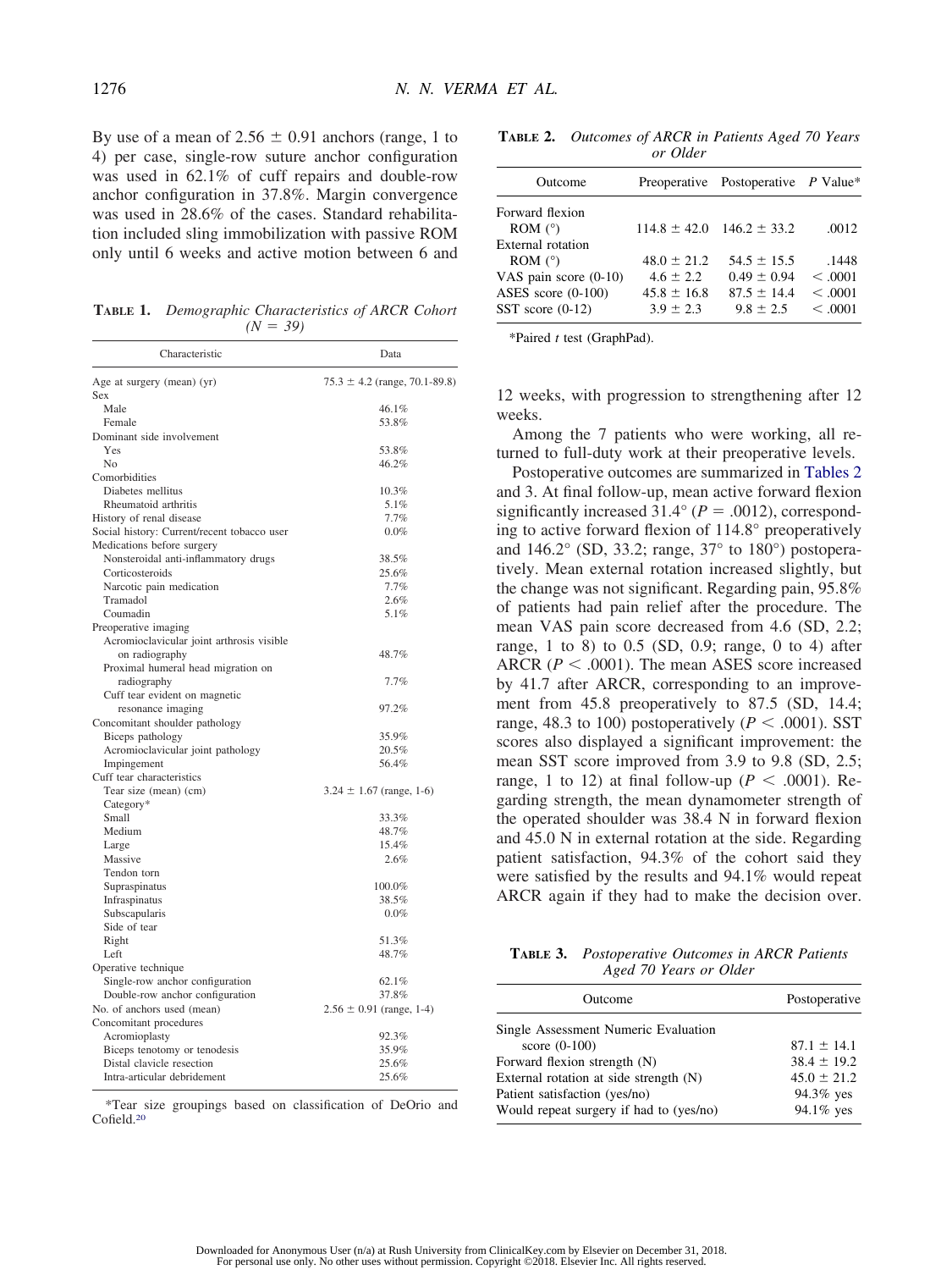|                                                    | Constant Score (0-100) |                                |
|----------------------------------------------------|------------------------|--------------------------------|
| Source                                             | Male                   | Female                         |
| Current study<br>Age- and sex-matched normal value |                        | $77.7 \pm 8.4$ 66.4 $\pm$ 18.6 |
| Katolik et al. $22$                                | 88                     | 81                             |
| Constant and Murley <sup>23</sup>                  | 75                     | 69                             |
| Yian et al. <sup>24</sup>                          | 86                     | 81                             |

**TABLE 4.** *Postoperative Constant-Murley Scores by Sex*

NOTE. Normal values of Constant-Murley scores from healthy men and women aged 70 years or older are also reported.

The mean Single Assessment Numeric Evaluation score at final follow-up was 87.1%, reflecting a good patient perception of shoulder function.

The mean Constant-Murley score, at final followup, was  $77.7 \pm 8.4$  points in men and  $66.4 \pm 18.5$  in women. Table 4 shows the mean Constant scores from this study with reference values published in the literature22-24—these scores were measured in age- and sex-matched patients with no previous shoulder problems. Postoperative Constant scores were  $88.3\% \pm$ 9.5% of normal in men and  $81.7\% \pm 22.7\%$  of normal in women when compared with age- and sex-matched values reported by Katolik et al.22 Normalized postoperative scores were  $97.2\% \pm 6.9\%$  of normal in men and  $88.8\% \pm 21.8\%$  of normal in women according to Constant and Murley.23 Finally, postoperative scores were  $90.2\% \pm 9.6\%$  of normal in men and  $81.7\% \pm 22.7\%$  of normal in women when compared with age- and sex-matched Constant score values reported by Yian et al.<sup>24</sup> Normalized Constant scores<sup>22</sup> are listed in Table 5.

With regard to failures, no patients required further revision rotator cuff repair surgery, but 1 patient (2.6%) had a postoperative ASES score of less than 50 (ASES score, 48.3). This patient, an 80-year-old retired woman with diabetes, underwent ARCR for a medium-sized tear. Postoperatively, her VAS score improved from 7 to 2, but she continued to have notable functional deficits. When she was followed up at 44.2 months after surgery, forward flexion was 45°, external rotation (side) was 29°, and dynamometer strength testing showed maximum exertion of only 6.6 N in forward flexion and 13.2 N in external rotation (side). It is no surprise that she was dissatisfied with the results of the surgery; however, because of the pain relief, she said she would undergo surgery again if faced with the decision.

It should be noted that postoperative complications developed in 3 patients (7.7%) within 1 month of undergoing surgery. In 1 patient postoperative pneumonia developed requiring hospital admission. In another an anterior shoulder hematoma developed that resolved uneventfully. Lastly, 1 patient presented with an abscess at an arthroscopic portal site 4 weeks postoperatively; after the patient was given antibiotics, the abscess had to be surgically incised and drained. He eventually recovered and went on to have a good outcome (ASES score, 100; Constant score, 85.3).

#### **DISCUSSION**

Symptomatic rotator cuff lesions unresponsive to conservative care often produce a clinical dilemma in those aged 70 years or older, and treatment options remain controversial. In most cases the first choice remains conservative management, but when this fails, surgery may be considered. There is debate about which surgical option should be considered in this age group, either debridement or repair. Although many of these patients frequently are at a high functional status and stand to retain lifestyle activity levels with a surgically repaired rotator cuff, most are at an overall lower shoulder demand level when compared with younger patients. We have found that the presence of night pain is often a precipitating factor in the decision for surgery when nonoperative measures fail. Alternatively, one must consider that age-associated changes occurring in the elderly result in a rotator cuff tendon that may have a limited capacity for healing, and the rehabilitation required after repair is much more stringent compared with debridement alone.

Given the difficulties associated with rotator cuff repair in elderly individuals, some authors have advocated the use of decompression and debridement for

**TABLE 5.** *Normalized Postoperative Constant-Murley Scores (Reported as % of Normal)*

|                                         | Normalized Score                |                                  |
|-----------------------------------------|---------------------------------|----------------------------------|
| Reference Used for<br>Normalizing Score | Male                            | Female                           |
| Katolik et al. <sup>22</sup>            | $88.3\% \pm 9.5\%$<br>of normal | $81.7\% \pm 22.7\%$<br>of normal |
| Constant and Murley <sup>23</sup>       | $97.2\% + 6.9\%$<br>of normal   | $88.8\% \pm 21.8\%$<br>of normal |
| Yian et al. <sup>24</sup>               | $90.2\% \pm 9.6\%$<br>of normal | $81.7\% \pm 22.7\%$<br>of normal |

NOTE. Normalized scores were calculated by dividing each patient's Constant-Murley score by the age- and sex-matched normal score according to the studies cited.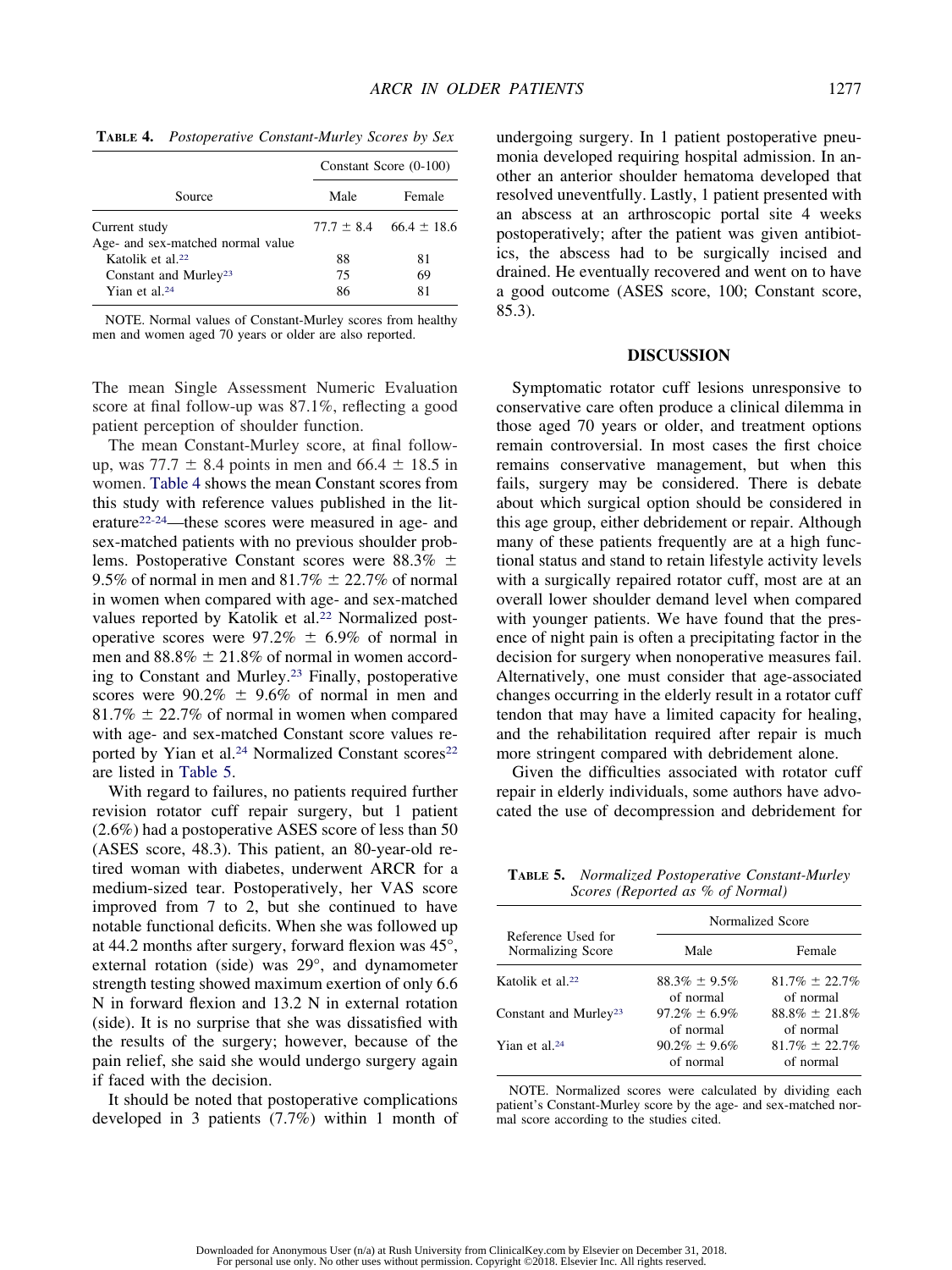full-thickness cuff tears unresponsive to conservative treatment.25 Rotator cuff reconstruction, however, has been shown to provide consistently better results than debridement alone.8-10 Gartsman26 followed up 33 patients who had irreparable rotator cuff tears and were treated by debridement and decompression alone. After a mean follow-up of 63.2 months, he stated that improvements in pain relief and active motion were inferior to comparable improvements in patients undergoing rotator cuff repair. Similarly, Grondel et al.<sup>12</sup> anecdotally reported that decompression and debridement frequently yield temporary pain relief but most patients are disappointed by the loss of function. The decision to operate must be carefully made, and patient expectations and goals should be considered.

The principal findings of this study show that ROM, pain, functional status, and patient satisfaction were significantly improved after ARCR in patients aged 70 years or older with full-thickness cuff tears unresponsive to conservative treatment. This is the largest series to date of all-arthroscopic repair in this age group. Previously published reports on rotator cuff repair in the elderly have reported good outcomes consistent with many findings in this article. Worland et al.,13 in a retrospective review of 69 patients over the age of 70 years, showed good or excellent results after open rotator cuff repair in 78.2% of patients. Grondel et al.<sup>12</sup> reported good to excellent results in 87% of patients aged 62 years or older. In their study 105 consecutive patients were retrospectively reviewed, 92% of whom underwent repair with a miniopen approach and 8% of whom underwent repair arthroscopically. Rebuzzi et al.,<sup>27</sup> investigating outcomes of ARCR in 64 patients aged over 60 years, showed good or excellent results in 81.4% of the cohort. Similar to the findings in this study, active forward flexion of those patients increased 30° after ARCR and tear size did not influence postoperative outcomes.<sup>27</sup> Finally, Lam and Mok,<sup>28</sup> investigating 74 consecutive patients aged 65 years or older who were treated with open rotator cuff repair, reported that 93% of patients had reductions in pain, consistent with the 96.1% rate found in this study. The mean Constant score was 63, a figure slightly lower than the results in this study.28

With regard to postoperative complications and failures, the results from this cohort are comparable with the literature.29,30 Brislin et al.29 examined 263 consecutive patients undergoing primary ARCR. Complications occurred in 10.6% of that cohort and included shoulder stiffness, failure of healing, infection, reflex sympathetic dystrophy, deep venous thrombosis, and death. On the basis of the current study, our experience has been that the complication rate is not increased in older patients. Furthermore, we did not note an increased risk of anchor failure in this age group. In all patients secure repair was achieved with anchor fixation, and we noted no cases of anchor failure or need for revision surgery. Certainly, it is possible that anchor failure occurred and was unrecognized, but this was not associated with clinical failure.

The decision to perform rotator cuff repair with an open, mini-open, or all-arthroscopic technique is largely based on surgeon preference. Since their advent, arthroscopic-assisted and all-arthroscopic techniques for rotator cuff repair have been gaining popularity, particularly over the last decade. The underlying motivation stems from the idea that a smallerincision procedure leads to less soft-tissue disruption, resulting in reduced pain and morbidity from the cuff repair. In a retrospective outcome study comparing all-arthroscopic cuff repair with mini-open cuff repair, Severud et al.30 concluded that ARCR provides comparable outcomes and complication rates to arthroscopic decompression and mini-open repair. Similarly, Weber<sup>10</sup> compared the results of 126 all-arthroscopic rotator cuff repairs with 154 mini-open repairs, with a mean follow-up of 36.3 months. He found no significant difference in ASES, UCLA, and SST scores between the 2 groups but did note that perioperative morbidity was significantly decreased among those who underwent ARCR. This study did not compare an all-arthroscopic approach with other techniques for cuff repair in this age group. Nonetheless, it is our belief that less soft-tissue disruption during a successful cuff reconstruction can only be of benefit in this elderly population.

To our knowledge, this is the largest study on ARCR done in this age group and the only ARCR study that reports Constant-Murley scores in the context of age- and sex-stratified, normalized values. It has previously been mentioned by several authors that the Constant score will differ by sex and deteriorate with age.<sup>22-24</sup> Thus it is imperative that shoulder outcome studies in the elderly report results using an accurate frame of reference.

The most significant limitation in the study is the lack of a control group, which would allow for direct comparison to debridement alone. Another limitation is the retrospective nature of the study. A retrospective study design did not allow for preoperative Constant scores to be measured; however, this is a weakness shared by other studies on rotator cuff repair.<sup>28</sup> Third, it can be reasoned that the minimum follow-up period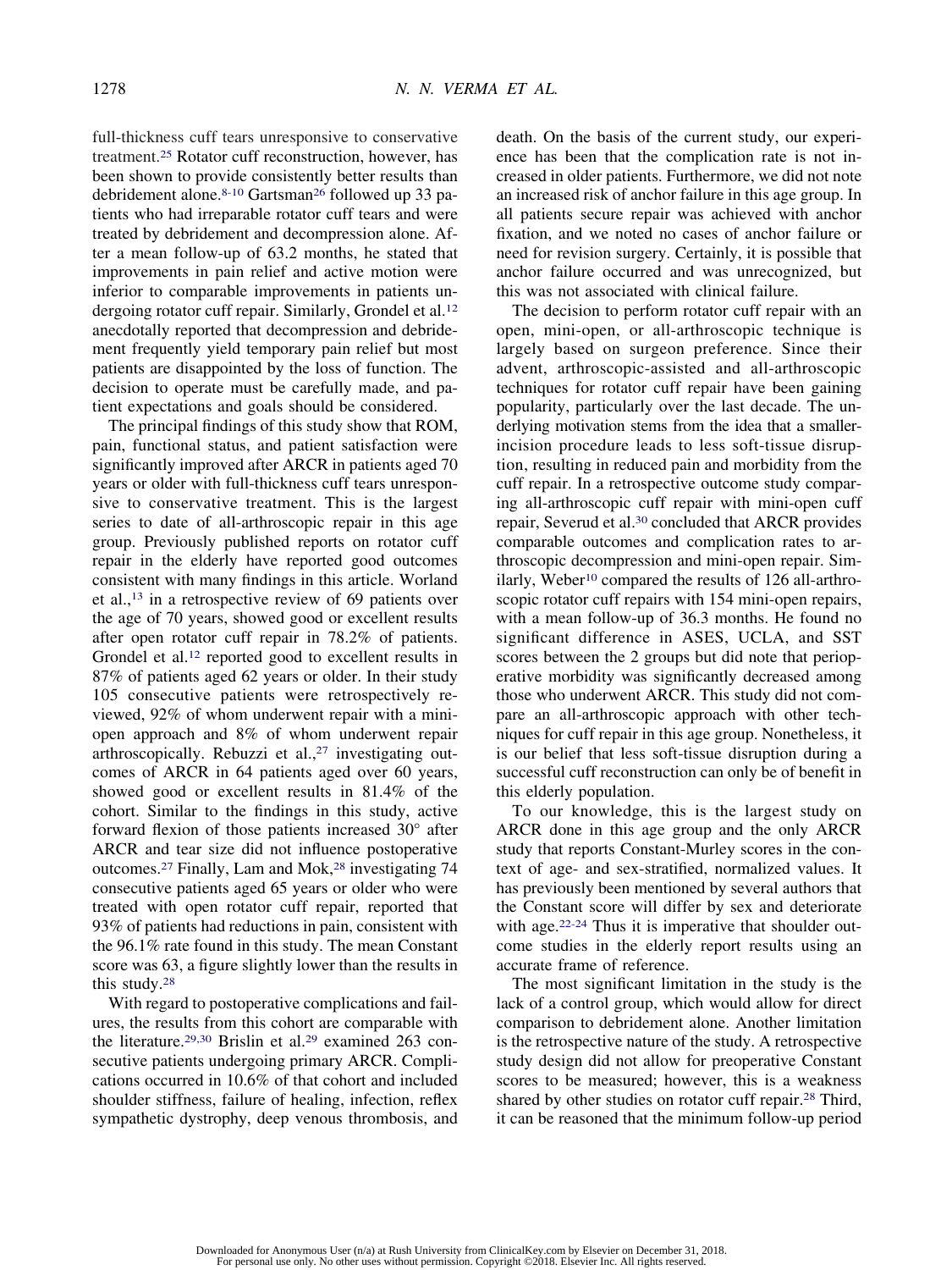of 24 months and the mean follow-up of 36.1 months were too short for adequate evaluation. Although a longer follow-up period would have been desired, previous studies have found maximum recovery to occur 6 to 9 months after rotator cuff repair,<sup>31</sup> with no change occurring in patients longer than 12 months postoperatively.32

An additional limitation of this study is potential selection bias while indicating patients for surgery. This study specifically looked at patients who had reparable tears and excluded partial repairs. It is likely that in a patient whose preoperative imaging suggested an irreparable tear with significant atrophy, fatty infiltration, or retraction, surgery would not have been offered or the patient may have undergone partial repair or an alternative surgical procedure such as reverse arthroplasty. Intraoperatively, it has been our practice to repair the tendon whenever possible, and none of our surgeons performs debridement alone in the setting of a reparable tear. The results of the study suggest that if a tear can be completely repaired at the time of surgery, a high rate of success with regard to subjective outcome can be expected. Other types of bias that may or may not have been present and are inherent to clinical observational studies include volunteer bias and compliance bias. All patients volunteered for the study and may have been less willing if a poor outcome had occurred. Furthermore, compliance was frequently noted to be better in those who were followed up; it should be noted, however, that a similar bias is inherent in previously published outcomes studies.12,13,19,21,26-30

Finally, the lack of postoperative imaging should be mentioned as a weakness of the study. Postoperatively, we did not have the ability to analyze the integrity of the cuff repair in this group. However, it is known that there is a high incidence of recurrent defects after rotator cuff repair in all age groups, and the association of structural failure with clinical outcome is poorly defined. Given that the goal of surgery is improvement in pain and function, we believe that our outcome data suggest a valid indication for repair in this group even in the setting of frequent recurrent defects.

## **CONCLUSIONS**

ARCR provides significant improvement in pain and function in carefully selected patients aged 70 years or older with symptomatic full-thickness rotator cuff tears and has a low complication rate.

# **REFERENCES**

- 1. Bigliani LU, Morrison DS, April EW. The morphology of the acromion and its relationship to rotator cuff tears. *Orthop Trans* 1986;10:228.
- 2. Neer CS II. Impingement lesions. *Clin Orthop Relat Res* 1983:70-77.
- 3. Hattrup SJ. Rotator cuff repair: Relevance of patient age. *J Shoulder Elbow Surg* 1995;4:95-100.
- 4. McLaughlin HL. Rupture of the rotator cuff. *J Bone Joint Surg Am* 1962;44:979-983.
- 5. Fehringer EV, Sun J, VanOeveren LS, Keller BK, Matsen FA III. Full-thickness rotator cuff tear prevalence and correlation with function and co-morbidities in patients 65 years and older. *J Shoulder Elbow Surg* 2008;17:881-885.
- 6. Milgrom C, Schaffler M, Gilbert S, van Holsbeeck M. Rotatorcuff changes in asymptomatic adults. The effect of age, hand dominance, and gender. *J Bone Joint Surg Br* 1995;77:296- 298.
- 7. Sher JS, Uribe JW, Posada A, Murphy BJ, Zlatkin MB. Abnormal findings on magnetic resonance images of asymptomatic shoulders. *J Bone Joint Surg Am* 1995;77:10-15.
- 8. Montgomery TJ, Yerger B, Savoie FH. Management of rotator cuff tears: A comparison of arthroscopic debridement and surgical repair. *J Shoulder Elbow Surg* 1994;3:70-78.
- 9. Melillo AS, Savoie FH, Field LD. Massive rotator cuff tears: Debridement versus repair. *Orthop Clin North Am* 1997;28: 117-124.
- 10. Weber SC. Arthroscopic debridement and acromioplasty versus mini-open repair in the management of significant partial thickness tears of the rotator cuff. *Orthop Clin North Am* 1997;28:79-82.
- 11. Brewer BJ. Aging of the rotator cuff. *Am J Sports Med* 1979;7:102-110.
- 12. Grondel RJ, Savoie FH III, Field LD. Rotator cuff repairs in patients 62 years of age or older. *J Shoulder Elbow Surg* 2001;10:97-99.
- 13. Worland RL, Arredondo J, Angles F, Lopez-Jimenez F. Repair of massive rotator cuff tears in patients older than 70 years. *J Shoulder Elbow Surg* 1999;8:26-30.
- 14. Checcucci G, Allegra A, Bigazzi P, Gianesello L, Ceruso M, Gritti G. A new technique for regional anesthesia for arthroscopic shoulder surgery based on a suprascapular nerve block and an axillary nerve block: An evaluation of the first results. *Arthroscopy* 2008;24:689-696.
- 15. Goutallier D, Postel JM, Bernageau J, Lavau L, Voisin MC. Fatty muscle degeneration in cuff ruptures. Pre- and postoperative evaluation by CT scan. *Clin Orthop Relat Res* 1994: 78-83.
- 16. Galatz LM, Griggs S, Cameron BD, Iannotti JP. Prospective longitudinal analysis of postoperative shoulder function: A ten-year follow-up study of full-thickness rotator cuff tears. *J Bone Joint Surg Am* 2001;83:1052-1056.
- 17. Williams GN, Gangel TJ, Arciero RA, Uhorchak JM, Taylor DC. Comparison of the Single Assessment Numeric Evaluation method and two shoulder rating scales. Outcomes measures after shoulder surgery. *Am J Sports Med* 1999;27:214-221.
- 18. Bigliani LU, Cordasco FA, McIlveen SJ, Musso ES. Operative treatment of failed repairs of the rotator cuff. *J Bone Joint Surg Am* 1992;74:1505-1515.
- 19. Cole BJ, McCarty LP III, Kang RW, Alford W, Lewis PB, Hayden JK. Arthroscopic rotator cuff repair: Prospective functional outcome and repair integrity at minimum 2-year followup. *J Shoulder Elbow Surg* 2007;16:579-585.
- 20. DeOrio JK, Cofield RH. Results of a second attempt at surgical repair of a failed initial rotator-cuff repair. *J Bone Joint Surg Am* 1984;66:563-567.
- 21. Wilson F, Hinov V, Adams G. Arthroscopic repair of full-